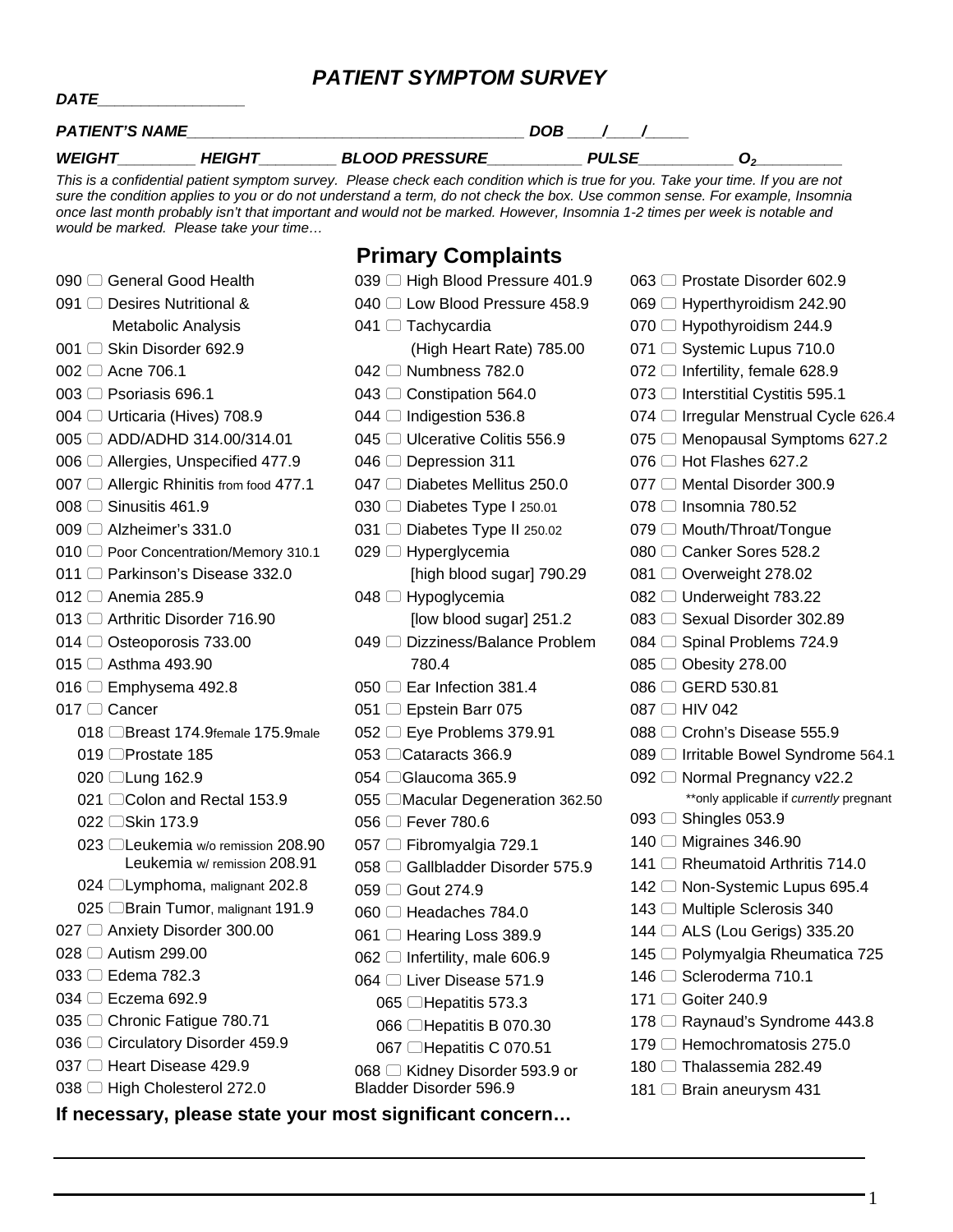|                                                         | <b>General Health</b>                                                                                               |
|---------------------------------------------------------|---------------------------------------------------------------------------------------------------------------------|
| 100 □ Fingernail base is pink                           | 124 $\Box$ Unexplained loss of >20lbs in last 4 months                                                              |
| 101 □ Fingernail base is purple                         | 125 $\Box$ Energy level is worse than it was 5 years ago                                                            |
| 102 <sup>c</sup> Fingernails have ridges or white spots | 127 ◯ Sleeps less than 6 hours per night                                                                            |
| 103 □ Fingernails are soft                              | 128 □ Unable to recall dreams the next day                                                                          |
| 104 $\Box$ Fingernails are splitting                    | 129 C Sensitive to chemicals, paint, fumes, cologne                                                                 |
| 105 □ Fingernails peel                                  | 130 $\Box$ Had blood transfusion in the past                                                                        |
| 106 □ Pale fingernail beds                              | 131 $\Box$ Had transplant in the past                                                                               |
| 107 □ Blacks out easily                                 | 138 □ Takes anti-rejection drugs                                                                                    |
| 108 □ Balance problems                                  | 132 □ Had a major accident or injury                                                                                |
| 109 □ Difficulty walking                                | 137 □ Sleep Apnea                                                                                                   |
| 110 □ Has tattoos                                       | 139 □ Toxic chemical exposure                                                                                       |
| 111 $\Box$ Brittle hair                                 | 175 □ Has been out of the country recently                                                                          |
| 112 $\Box$ Dry hair                                     | 176 $\Box$ Had childhood vaccines                                                                                   |
| 113 $\Box$ Thin hair                                    | 177 $\Box$ Had a vaccine in the last 12 months                                                                      |
| 114 $\Box$ Hair loss                                    | 147 □ Had a flu shot last year                                                                                      |
| 115 □ Drinks alcoholic beverages daily                  | 182 □ Had a pneumonia vaccine last year                                                                             |
| 116 □ Drinks less than 8 glasses of water per day       | 183 $\Box$ Had a Hepatitis B vaccine in the last 2 years.                                                           |
| 117 □ Currently on Chemotherapy                         | Has a family history of:                                                                                            |
| 118 □ Currently on radiation treatment                  | 184 □ Cancer                                                                                                        |
| 119 $\Box$ Had chemotherapy in the past                 | 185 □ Heart Disease                                                                                                 |
| 120 $\Box$ Has had radiation treatments in the past     | 186 $\Box$ Diabetes                                                                                                 |
| 121 $\Box$ Gained over 20 lbs in the last 12 months     | $187$ $\Box$ Alcoholism                                                                                             |
| 122 □ Somewhat Overweight                               | 188 □ Depression                                                                                                    |
| 123 □ Somewhat Underweight                              | 189 □ Obesity                                                                                                       |
|                                                         | <b>Lifestyle &amp; Environment</b>                                                                                  |
|                                                         |                                                                                                                     |
| Do you use? $\Box$ Well Water $\Box$ City Water         |                                                                                                                     |
|                                                         |                                                                                                                     |
|                                                         | What year was your home built? _________________ Any renovations in the past year? __________________________       |
|                                                         | Do you use chlorine bleach or other heavy duty cleaners in your home/work? $\Box$ Yes $\Box$ No                     |
| Explain:                                                | Have you ever worked around heavy machinery, plumbing, automotive or the metallurgic industry? $\Box$ Yes $\Box$ No |
| Explain: ______                                         | Have you ever worked around industrial solvents, chemicals or pesticides? $\Box$ Yes $\Box$ No                      |
| 380 ◯ Drinks beverages from a can                       | 379 □ Drinks >1 pop/sodas per day<br>126 $\Box$ Rarely exercises                                                    |
| 370 □ Drinks alcohol                                    | 133 □ Regularly exercises<br>I had 4 alcoholic drinks in one day:                                                   |
| 371 ◯ Drinks caffeinated coffee                         | 386 □ Takes Vitamins<br>172 $\Box$ never                                                                            |
| 372 □ Drinks caffeinated pop/soda                       | 173 □ more than 3 months ago<br>134 <sup>O</sup> Vegetarian                                                         |
| 373 □ Drinks caffeinated tea                            | 174 □ less than 3 months ago<br>135 □ Eats no red meat                                                              |

- -
	- 373  $\Box$  Drinks caffeinated tea
	- 374  $\Box$  Drinks decaffeinated coffee 375  $\Box$  Drinks decaffeinated pop/soda
	- 376  $\Box$  Drinks decaffeinated tea
	- $377$   $\Box$  Drinks > 3 cups of coffee daily
	- $378$   $\Box$  Drinks > 3 cups of tea per day
	- 388 <sup>O</sup> Drinks diet pop/soda
- $174 \Box$  less than 3 months ago
- $381$   $\Box$  Has >5 alcoholic drinks/week
- 391 Craves sugar / starches
- 382 Currently smokes
- $383$   $\Box$  Quit smoking in last 5 years
- $384$   $\Box$  Smoked for >5 years
- $385$   $\Box$  Smokes >1 pack per day

2

136  $\Box$  Eats no meat, no dairy  $387$   $\Box$  Frequent use of artificial sweeteners

389 <sup>∩</sup> Anorexia  $390$   $\Box$  Bulimic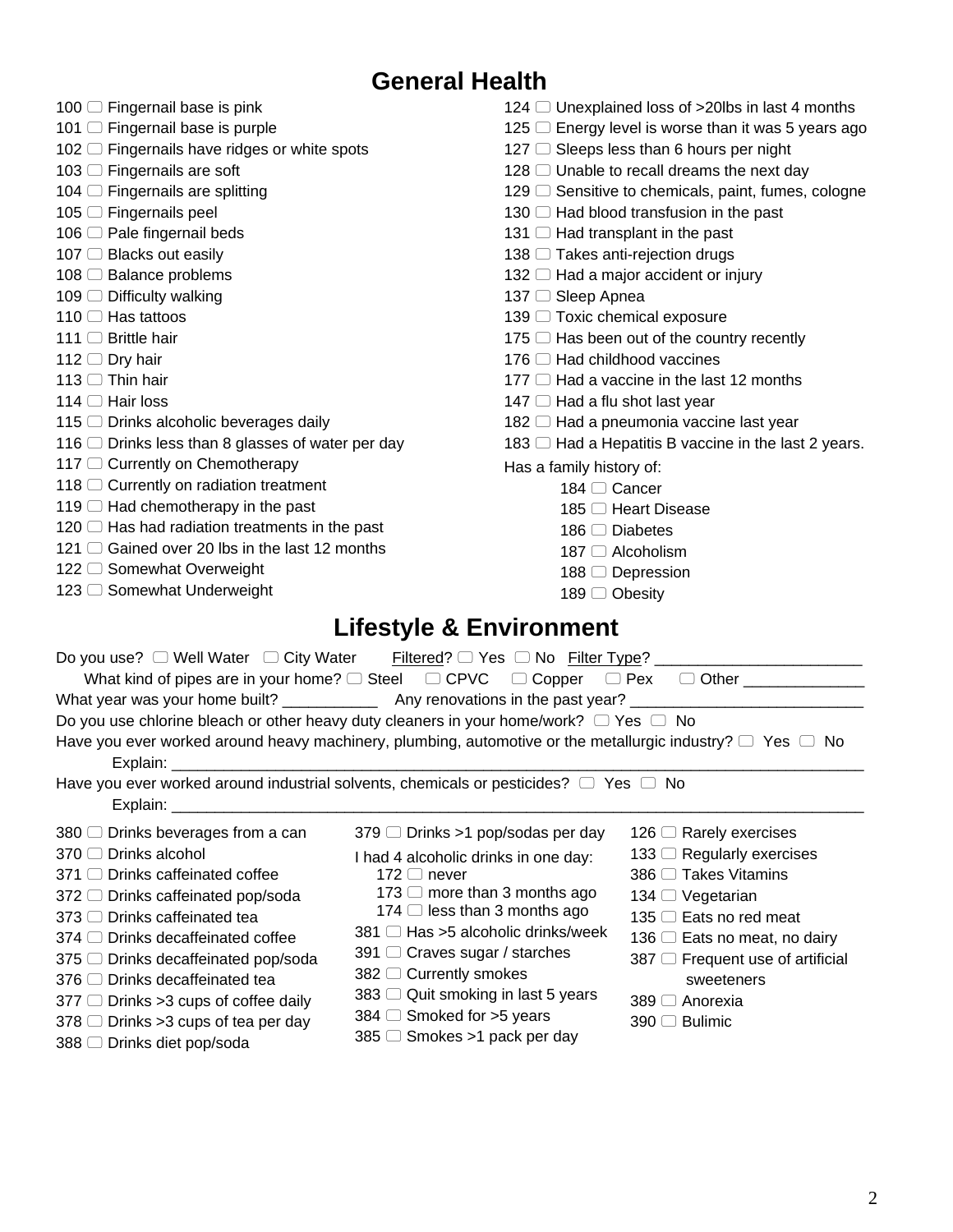# **Surgeries**

- 700  $\Box$  Tonsillectomy and/or Adenoids
- 701 □ Appendix
- 702 **Gallbladder**
- $703$  Thyroid
- 704  $\Box$  Hysterectomy, complete
- $705$   $\Box$  Hysterectomy, partial
- $706$   $\Box$  Tubal ligation
- 707 **Breast implants**
- 708 □ Cancer
- 709 Coronary by-pass
- $710$  Spinal surgery
- $711$   $\Box$  Extremity surgery
- $712$   $\Box$  Hip replacement
- $713$   $\Box$  Knee replacement

# **Gastrointestinal**

- $265$   $\Box$  4-5 bowel movements per week
- $266 \bigcirc$  3 or less bowel movements per week
- $267 \bigcirc$  6 or more bowel movements per week
- $268$   $\Box$  Black tarry stools
- $269$   $\Box$  Pale or yellow colored stool
- $270$   $\Box$  Blood stools
- $271 \cap$  Constipation
- $272 \Box$  Hemorrhoids
- 273 □ Loose bowel movements
- $274$   $\Box$  Frequent diarrhea
- 275 <del>□</del> Frequent nausea
- $276$   $\Box$  Frequent vomiting
- 277  $\Box$  Abdominal gas
- $278$   $\Box$  Belching and burping after eating
- $279$   $\Box$  Bloated after eating
- $280 \cap$  Severe abdominal pains
- 281 <del>○</del> Stomach ulcers
- 282 □ Uses digestive aids
- 283 □ Uses laxatives
- 485 ◯ Catches severe colds
- 486 ◯ Chronic chest condition
- 487 ◯ Chronic cough
- 488 C Constant runny nose
- 489 <del>□</del> COPD
- $490$   $\Box$  Difficulty breathing
- $400$   $\Box$  Bad breath
- $401$   $\Box$  Bitter taste in the mouth
- in the morning 402 □ Dry mouth
- 403 □ Excessive saliva
- $404 \cap$  Sores or cracks in the
- corners of the mouth
- 405 □ Glands often swell
- 406 <del>□</del> Frequent canker sores
- $284$   $\Box$  Immediate indigestion upon eating
- $285$   $\Box$  Indigestion in 2 hours or more after meals
- $286$   $\Box$  Indigestion within 1 hour after meals
- 287 ◯ Difficulty swallowing
- $288$   $\Box$  Eating relieves fatigue
- $289$   $\Box$  Eats when nervous
- 290 □ Excessive hunger
- $291$   $\Box$  Poor appetite
- $292$   $\Box$  Experiences fainting spells when hungry
- $293$   $\Box$  Feels shaky when hungry
- $294$   $\Box$  Frequently drowsy after eating a meal
- 295 ◯ Gall bladder disease
- $296$   $\Box$  Has had intestinal worms
- 297 Reflux/Hiatal hernia
- 298 □ Liver disease
- 299 <sup>□</sup> Irritable Bowel Syndrome
- 300 □ Diverticulitis
- 301 □ Diverticulosis

## **Respiratory**

- 491 **□ Frequent colds**
- 492  $\Box$  Frequent nose bleeds
- $493$   $\Box$  Frequent sinus infections
- 494 **□ Frequent stuffy nose**
- $495$   $\Box$  Hay fever
- 496 <sup>O</sup> Nasal polyps
- 497 <sup>O</sup> Night sweats
- 498 <sup>∩</sup> Post nasal drip
- 499 <sup>○</sup> Sneezing spells
- 500 Spits up blood
- $501$   $\Box$  Spits up phlegm
- $502 \cap$  Wheezes

## **Mouth and Throat**

- 407 **□ Frequent fever blisters**
- 408  $\Box$  Frequent sore throats
- $409$   $\Box$  Frequently has a sore
	- tongue
- $410$  Sore gums
- 411 <sup>○</sup> Swollen gums
- 412 □ Swollen tongue
- 413 <sup>□</sup> Tongue burns
- $414$   $\Box$  Tongue has grooves or fissures
- $415$   $\Box$  Tongue is coated
- $416$   $\Box$  Gums bleed when brushing teeth
- 417 □ Toothaches
- $418$   $\Box$  Amalgam dental fillings
- 420  $\Box$  Other dental fillings
	- (gold, composite, etc)
- $419$   $\Box$  Has had root canal(s)
- $714$   $\Box$  Splenectomy  $715$   $\Box$  Radiated thyroid 716 ◯ Cataract surgery  $717$   $\Box$  Hemorroidectomy  $718$   $\Box$  Bariatric/Weight loss
- Type: \_\_\_\_\_\_\_\_\_\_\_\_\_\_\_\_\_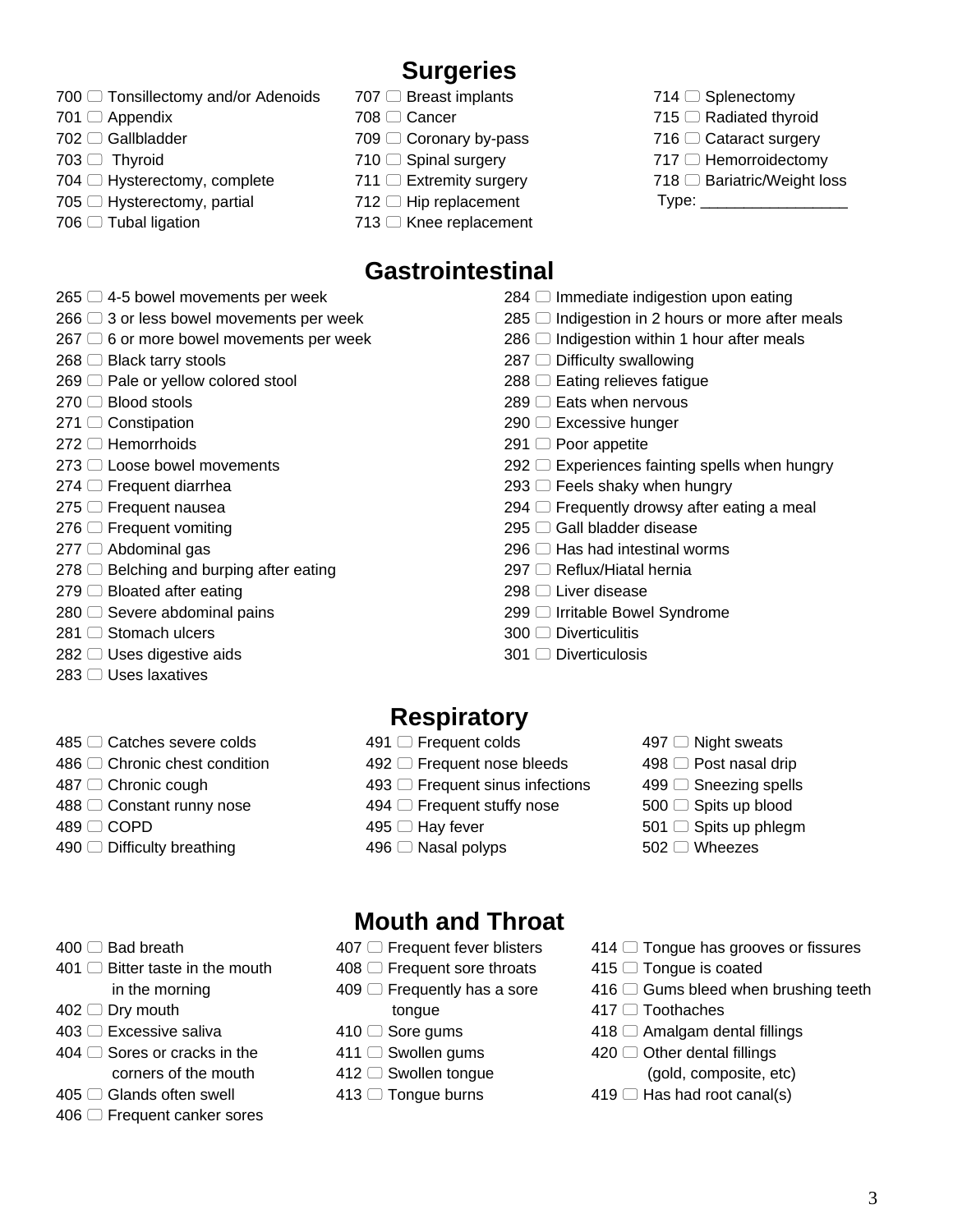# **Endocrine**

- 245 <sup>○</sup> Coarse hair
- 246 <sup>○</sup> Coarse skin
- $247$   $\Box$  Diabetic

 $190 \square$  Cold feet 191 Cold hands

 $248$   $\Box$  Excessive thirst

193  $\Box$  Heart skips beats

- $249$   $\Box$  Frequently feels cold  $250$   $\Box$  Frequently feels hot
- $251$   $\Box$  Gets lightheaded when standing quickly
- $252 \Box$  Heals slowly

192  $\Box$  Experiences shortness of breath while sitting still

## **Cardiovascular**

- 198  $\Box$  Pain in leg/hips when walking
- $199$   $\Box$  Frequent swollen ankles
- $200$   $\Box$  Pains in the heart or chest
- $201$   $\Box$  Spells of rapid heart rate
- $202$   $\Box$  Troubled with blood clots
- $203$   $\Box$  Unusually slow pulse rate
- 204 <sup>O</sup> Varicose veins
- $205$   $\Box$  Heart palpitations

## **Skin**

- 520 **Bruises easily**
- $521$   $\Box$  Excessive perspiration

 $197$   $\Box$  Low blood pressure at times

- 522  $\Box$  Frequent goose bumps  $523$   $\Box$  Has acne
- $524 \cap$  Has Psoriasis
- 
- 525 □ Hives
- $528$   $\Box$  Has moles which are changing in size and/or color
- $530$   $\Box$  Skin is rough, especially on the back of the arms
- 529 <sup>Skin</sup> eruptions
- 531 □ Skin is tender
- 532  $\Box$  Sores that heal slowly
- $533$   $\Box$  Troubled with boils
- 534  $\Box$  Dry skin

 $220$   $\Box$  Discharge from ears  $221$   $\Box$  Hard of hearing

320 □ Bloodshot eyes 321 □ Blurred vision 322 □ Cross eyes  $323$   $\Box$  Eye pain  $324$   $\Box$  Eyes feel gritty

- 222 Punctured ear drum  $223$   $\Box$  Recurrent ear infection
- $224 \Box$  Ringing or noises in the ears  $225$   $\Box$  Tinnitus

# **Eyes**

**Ears** 

- $325$   $\Box$  Eyes watery 326 <sup>□</sup> Mild Glaucoma
	- $327$   $\Box$  Far sighted
	- $328$   $\Box$  Developing cataracts

## **Feet**

- 353 <sup>□</sup> Painful feet 354 <sup>□</sup> Plantar warts
- 

 $329$   $\Box$  Mild Macular degeneration

- $350$   $\Box$  Corns  $351$   $\Box$  Frequent foot cramps
- 
- $352$   $\Box$  Heel spurs
- $440 \cap$  Bites nails
- 441 **□ Frequent muscle soreness**
- $442 \Box$  Muscle spasms
- 443 <sup>O</sup> Muscle weakness
- $444 \Box$  Tremors
- $445$   $\Box$  Frequent headaches
- $446$   $\Box$  Often dizzy
- $447$   $\Box$  Frequently feels faint
- $448$   $\Box$  Has Epilepsy
- 
- $355$   $\Box$  Swelling in the feet and/or ankles 356 □ Plantar fasciitis
- 357 □ Fungal Infection

 $330$   $\Box$  Itchy eyes 331 □ Near sighted  $332 \Box$  Dry Eyes

#### **Neuromuscular**

- $449$   $\Box$  Has motion sickness
- 450 □ Has Osteoarthritis
- $451$   $\Box$  Has Rheumatism
- 452 C Rheumatoid Arthritis
- $453$   $\Box$  Joint stiffness in the morning
- $454$   $\Box$  Swollen joints
- $455 \Box$  Leg pain at rest
- 456 <sup>Spinal</sup> curvature
- 457 □ Low back pain
	- $458$   $\Box$  Neck pain
	- $459$   $\Box$  Pain between the shoulders
	- $460$   $\Box$  Shoulder/arm pain
	- $461$   $\Box$  Numbness/tingling in the body
	- $462$   $\Box$  Sleep walks
	- $463$   $\Box$  Stutters or stammers
	- 464 <sup>O</sup> Nerve pain

4

 $254$   $\Box$  Unusually tired most of the time

 $253$   $\Box$  Unusually jumpy or nervous

- -
- 194  $\Box$  Tendency of High blood pressure  $195$   $\Box$  Leg cramps during bedtime 196  $\Box$  Leg cramps during daytime
	- -
	- $526$   $\Box$  Itchy skin
	- 527  $\Box$  Problems with Eczema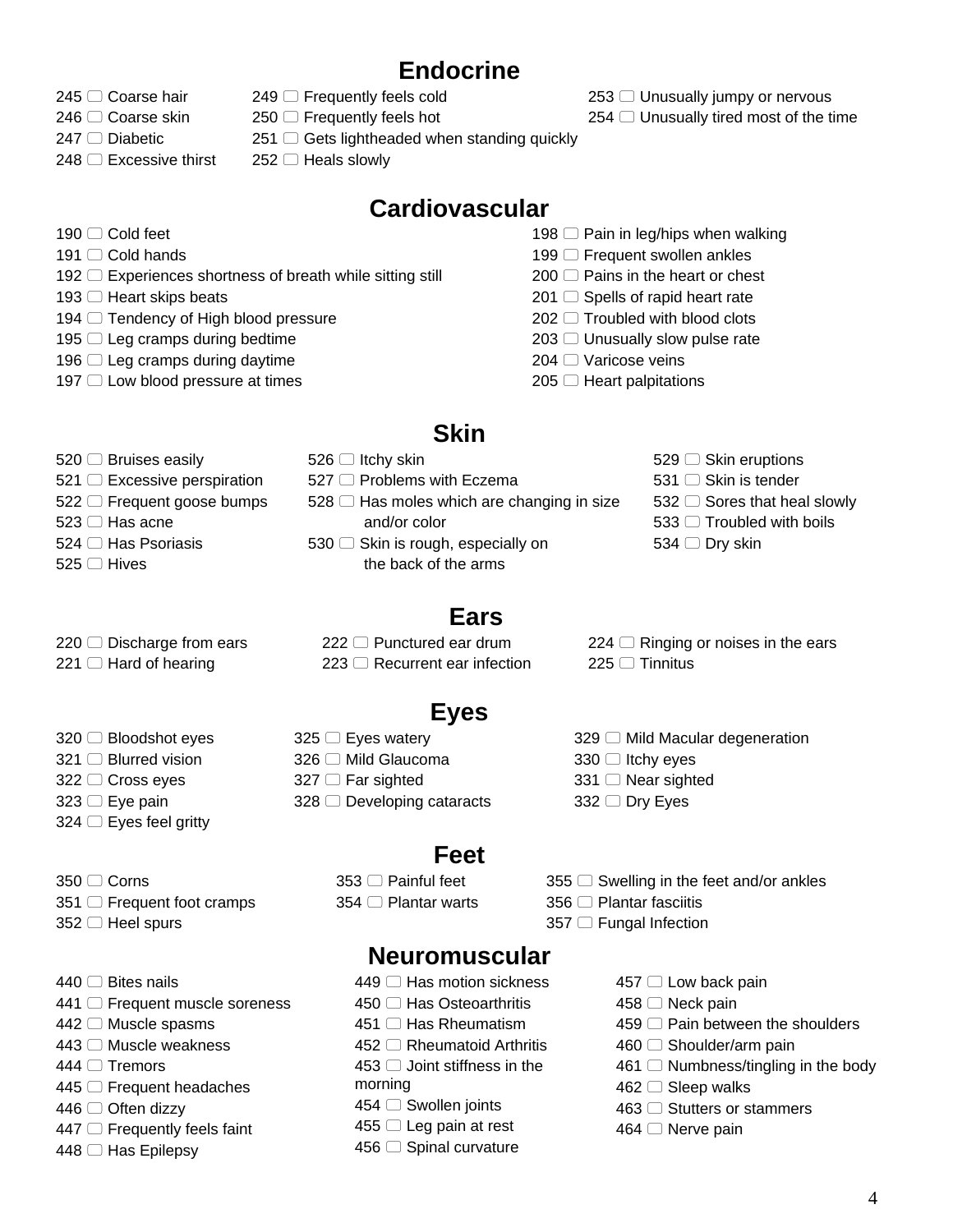# **Behavior Patterns**

- $\Box$  Afraid to eat anywhere except home
- $\Box$  Always needs someone to advise
- 152 □ Cries often
- $\Box$  Difficulty concentrating
- $\Box$  Difficulty falling asleep
- $\Box$  Difficulty staying asleep
- 156 □ Easily angered
- $157 \Box$  Feelings are easily hurt
- 158  $\Box$  Frequently becomes scared for no reason
- $\Box$  Frequently miserable or blue
- $\Box$  Has to be on guard even with friends
- $\Box$  Often annoyed by people
- 162  $\Box$  Recurrent bad dreams
- $\Box$  Sometimes wishes to be dead or away from it all
- $\Box$  Upset by criticism
- 165  $□$  Poor memory
- $166 \cap$  Scared to be alone
- $\Box$  Strange people or places cause fear
- 168  $\Box$  Under considerable emotional stress
- $\Box$  Unhappy when other are happy
- 170 □ Brain fog

#### **Urinary**

- $\Box$  Urinates more than 2 times per night
- $\Box$  Bed wetting
- $\Box$  Blood in the urine
- $\Box$  Difficulty starting urination
- 559 <sup>O</sup> Painful urination
- $\Box$  Frequent urination
- $\Box$  Troubled by urgent urination
- $\Box$  Incontinence when sneezing or laughing
- 563 □ Loses bladder control
- 564  $\Box$  Frequent bladder infections
- 565  $\Box$  Frequent kidney infections
- 566 <sup>■</sup> Kidney stones

## **Men Only**

- 585  $\Box$  Difficulty completing intercourse
- $\Box$  Difficulty getting or keeping an erection
- $\Box$  Discharge from the urethra
- $588 \Box$  Had a vasectomy
- $\Box$  Had difficulty fathering children
- $\Box$  Lumps in the testicles
- $\Box$  Painful genitals
- 592 <sup>□</sup> Prostate troubles
- $\Box$  Sores on external genitalia
- $\Box$  Herpes
- 595 <del>□</del> Sexual diseases

## **Women Only**

- $\Box$  Heavy hair growth on face or body
- 611 ◯ Cycles are every 27-29 days
- 612  $\Box$  Abnormal cycle > 29 days and/or < 26 days
- $\Box$  PMS
- $\Box$  Menstrual cramps
- $\Box$  Painful periods
- $\Box$  Acne worse at menstruation
- 617  $\Box$  Excessive menstrual flow
- $\Box$  Retains fluid during periods
- $\Box$  Pre-menstrual depression
- $\Box$  Currently taking birth control medication
- $\Box$  Has taken birth control medication more than 1 year
- $\Box$  Has taken birth control medication within the last year
- $\Box$  Has had miscarriage
- $\Box$  Hot flashes
- $\Box$  Takes hormone replacement medication
- $\Box$  Diminished sexual desire
- 628 <sup>□</sup> Painful intercourse
- $\Box$  Poor or infrequent orgasm
- $\Box$  Lumps in the breasts
- $\Box$  Tender breasts
- $\Box$  Vaginal discharge
- $\Box$  Bloody spotting discharge
- $\Box$  Yeast infections
- $\Box$  Sores on external genitalia
- 637 □ Herpes
- $\Box$  Sexual diseases
- Endometriosis
- **Breast reduction**
- $\Box$  Breast augmentation
- 642 □ Abortion
- 643 □ D&C
- $\Box$  Tubal pregnancy
- 645 □ Uterine fibroids
- 646 <del>○</del> Ovarian fibroids
- $\Box$  Breast fibroids
- $\Box$  Currently Breastfeeding